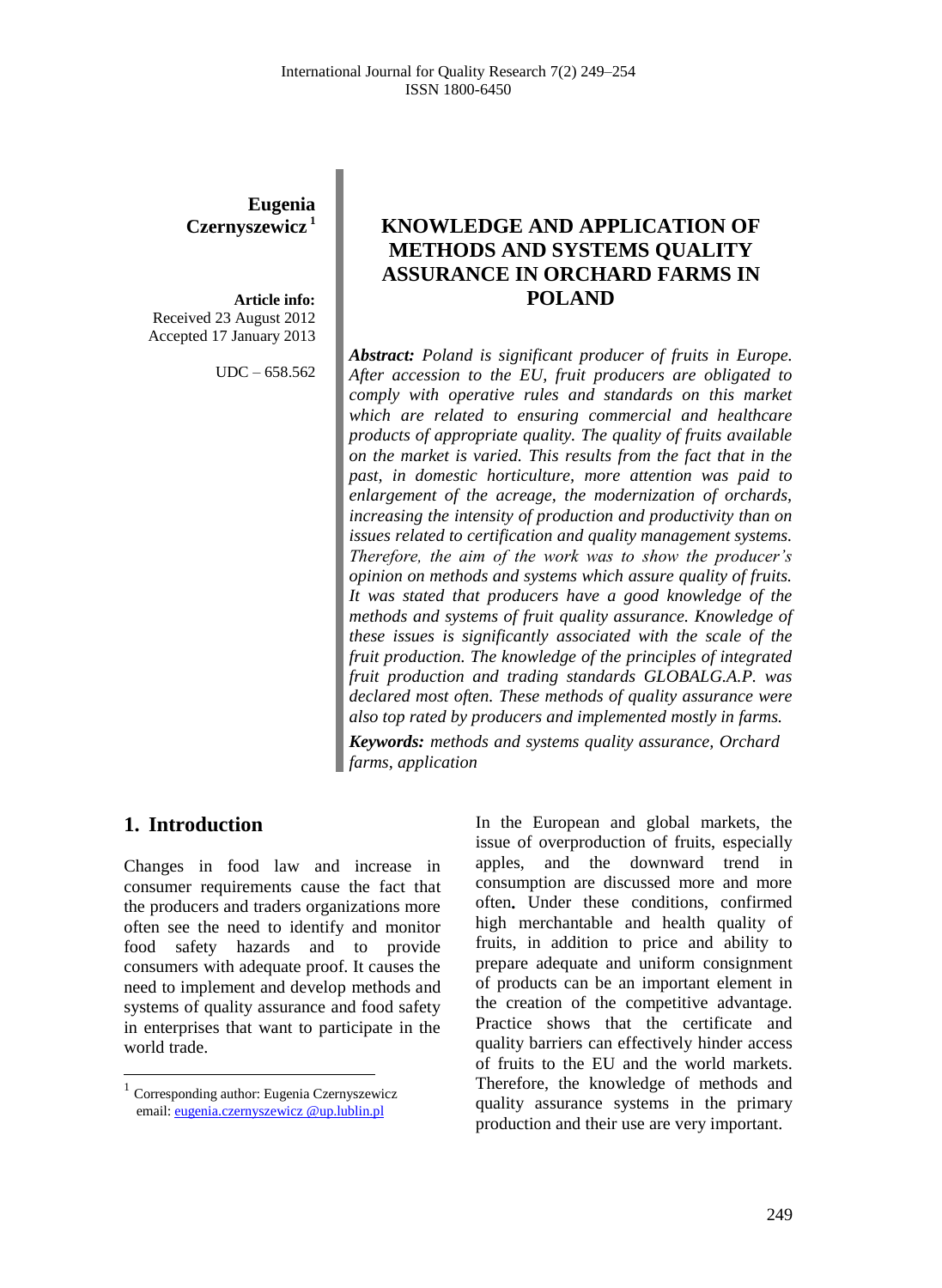

The aim of this study was to examine the producers opinion on the methods and systems which assure quality of fruits. Knowledge of these opinions and their determinants is important because of shaping the policy concerning this branch of horticulture.

### **2. Material and methods**

Opinions of fruit growers from all over the country were gathered on the basis of surveys. The study was conducted using postal questionnaire method in 2007. Out of all of the sent questionnaires, 61 were returned (20%) completed.

- The survey questions concerned selected elements of fruit farms characteristics, such as location, area of fruit crops, cultivated species and fruit crops, membership in a group of producers, the way of storing fruits and fruit sales trends. The paper discussed the results of the four questions raised in the questionnaire, concerning: general knowledge of methods and systems of the fruit quality assurance.
- the importance of various methods and systems of the fruit quality assurance,
- declaration concerning the application of methods and systems of the fruit quality assurance and
- the intention to implement them on the farm in one year time.

Questions about the knowledge and importance were denoted in the ordinal scale, and questions regarding the application of selected methods of the fruit quality assurance were denoted in the nominal scale.

In the data analysis, the author has used descriptive statistics and measures of correlation (Pearson Correlation Coefficient). The conducted statistical analysis included three levels of test significance:  $\alpha \leq 0.05$  \*,  $\alpha \leq 0.01$ , \*\*,  $\alpha$  $< 0.001$  \*\*\*.

Selected elements of characteristic of the surveyed fruit farms are presented in Table 1 The cultivated area of fruit ranged from 1.3 to 160.3 hectares, and the average was 24.5 hectares. The Standard deviation (SD) from the average of the surface between selected farms was 25.4 hectares. In 2005-2007, fruit crops were ranged from 9 to 2,839 tons, the average was 415.4 tons. Over 44% of the surveyed farms were members of groups of fruit producers. The structure of the crop was dominated by apple trees that were grown in over 90% of farms. Other species of fruit plants were grown significantly rarely.

**Table 1.** Selected characteristics of the surveyed fruit farms

| <b>Specification</b> | <b>Type of</b> | Value  |
|----------------------|----------------|--------|
|                      | measurement    |        |
| Area of orchard      | from-to        | $1,3-$ |
| (hectare)            | average        | 160,3  |
|                      | <b>SD</b>      | 24,5   |
|                      |                | 25,4   |
| Fruit crops          | from-to        | 9-2839 |
| (tons) in the        | average        | 415,4  |
| years 2005-          | <b>SD</b>      | 433,1  |
| 2007                 |                |        |
| Membership in        | Indications in | 44,3   |
| producers            | per cent       |        |
| group                |                |        |
| Cultivated           | Indications in |        |
| species:             | per cent       | 90,2   |
| Apple                |                | 41,0   |
| Pears                |                | 24,6   |
| Plums                |                | 42,6   |
| Sour cherries        |                | 23,0   |
| Cherries             |                | 11,5   |
| Raspberries          |                | 19,7   |
| Currants             |                | 8,2    |
| Gooseberries         |                |        |
| and                  |                | 21,3   |
| strawberries         |                |        |
| Other species        |                |        |

### **3. Results**

It was found that over 71% of questioned producers know exactly at least one of the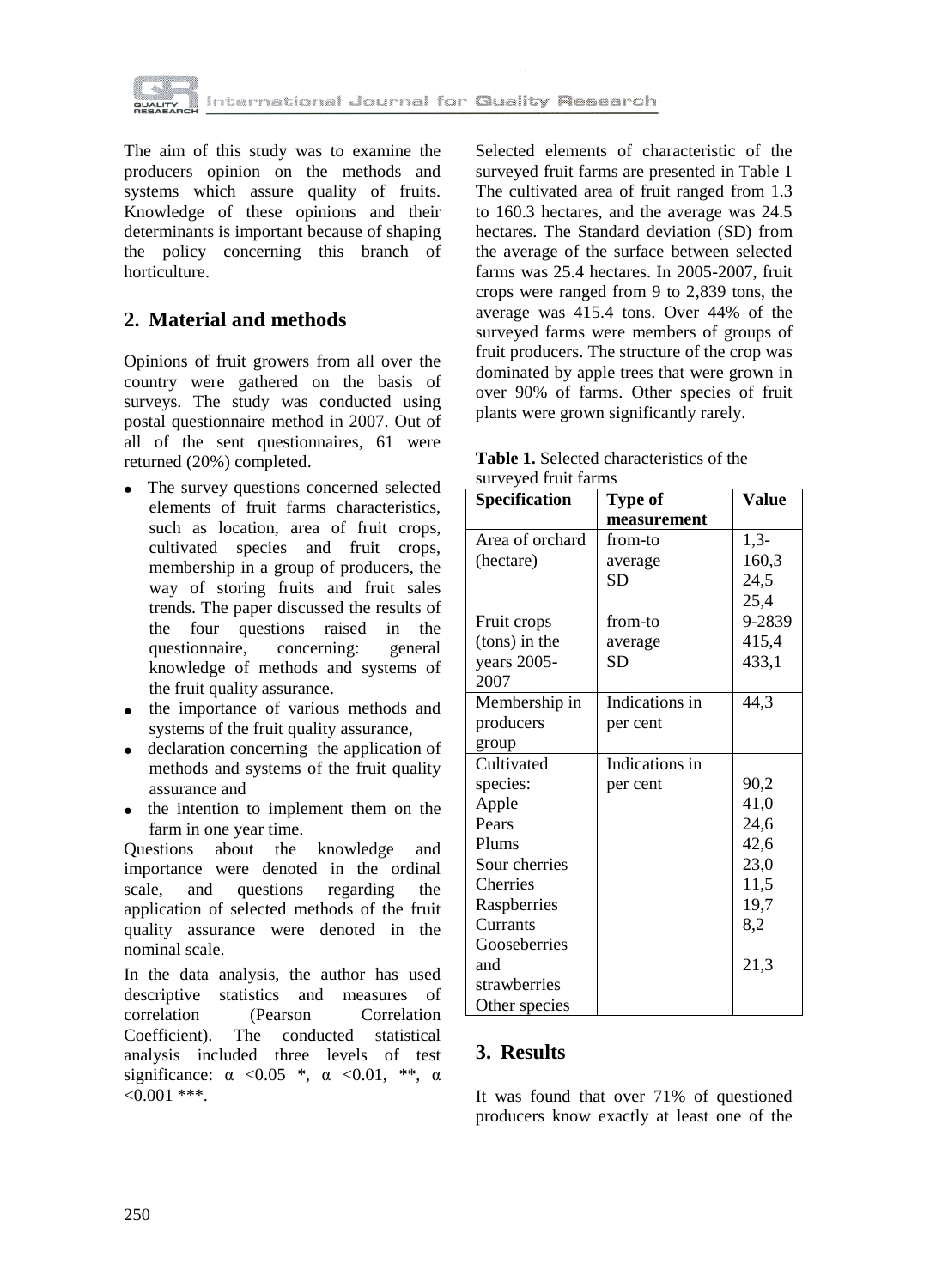methods or systems of the fruit quality assurance, and 22% know it without the details (Figure 1). Producers' statements were related to the scale of the fruit production. Knowledge of the details connected with the introduction of methods or systems of fruit quality assurance have been increasing along with the scale of production, as having a thorough knowledge in this area was reported by 57% of producers who produced up to 100 tons of fruits, and over 93% - more than 500 tons. Such a distribution of producers' opinions is related to differences in the directions of selling fruits from farms of different scales of production.





The knowledge of the principles of the integrated fruit production and trading standard EUREPGAP was declared most often (now GLOBALG.AP), and the system ansuring food safety HACCP and others like GMP/GHP system, ISO 22000 regulations, the standards meet the requirements of large retail chains such as BRC (British Retail Consortium) and IFS (International Food Standard), Tesco's Nature Choice, QS (Qualität und Sicherheit), IP (Identity Preservation), etc. were declared more rarely. In Western Europe, the integrated fruit production (IPO) is a obligatory standard in many crop fields, for example in Italy, Germany, Switzerland, France, the Netherlands and Austria, where 70-90% of apples are produced by integrated method (Niemczyk, 2004). In Poland, the

organization of integrated production was initiated just in 1990 in the Research Institute of Pomology and Floriculture in Skierniewice. In 1991-1995, the rules were implemented only in the integrated production of apple orchards, and since 1995 in other crops, like strawberries (1995), pears (1997), cherries (1999), currants (2002), raspberries and blueberry (2003). Because of the small interest of consumers in fruits from the IPO, a small number of groups and producers' organizations and the lack of highly qualified consultants, the development of these crops in Poland is slow (Olszak *et al*., 2004).

Dąbrowski and Maciejewski (2010) showed significant differences in knowledge of principles of integrated fruit cultivation and plant protection, depending on the farm location in the country and cultivated species. Growers from the Grójec and Warka districts producing apples were more aware of the principles of integrated plant protection than the producers of black currant, cherry and strawberry.



**Figure 2**. Producer's opinion about importance of methods and systems of fruit quality and safety assurance (indications in per cent)

According to the surveyed fruit growers, the importance of individual methods and systems assuring fruit quality and safety is varied (Figure 2). The ownership of Integrated Production of Fruits and commercial EUREPGAP standard (GLOBALGAP), which is well known in Poland, especially for producers who supply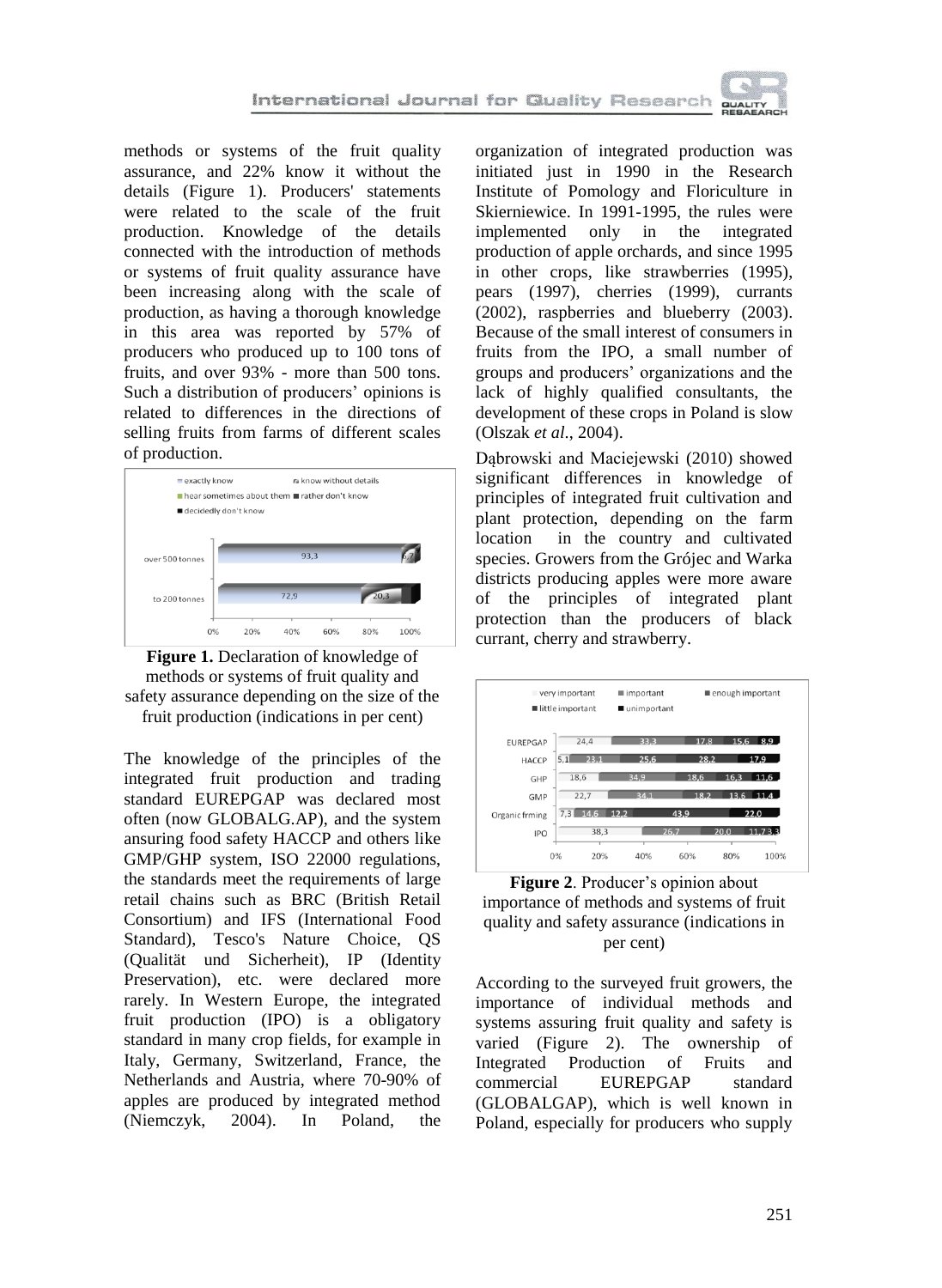

fruits to the German supermarkets: METRO, Tesco, Ahod, suppliers: Fruitmasters, The Greenery, Grodan, Mc Donalds Europe and others, was rated the highest. EUREPGAP standard was introduced in 1997. It combines the principles of Good combines the principles of Good Agricultural Practices (GAP), HACCP system and integrated production methods. The way of production is certified from the moment of the purchase of trees, shrubs or seedlings of fruit plants to produce the final product (EUREPGAP, 2004). In this assessment, the production of organic fruits (2.7) achieved the lowest average validity. Low assessment of organic production is confusing because of the great fragmentation of fruit production in Poland, its relatively low intensity, as well as rapid growing rate of interest and demand on organic products and possibilities of obtaining financial support per hectare on organically growing crops as part of Axis 2 of the PROW operating program in the years 2007-2013. The amount of payments is quite attractive, and ranges from 650 to 1800 PLN per hectare depending on the species and possible possession of the certificate (Rural Development Programme, 2007-2013). The reason for the ratings being so low might be the way of selecting a sample of surveyed farms. The vast majority of producers were members of The Society for Promotion of Dwarf Fruit Orchards, which brings together more than 300 producers from all over the country, many of whom have orchards conducted in the intensive way and on the high European level. Producers view about the importance of various methods and systems assuring fruits quality were correlated with the area of fruit cultivation and harvesting of fruit, as well as with membership in a group of producers and ways of fruit storage (Table 2).

The membership in a group of producers was associated with significantly higher evaluation of IPO, GMP and GHP systems. The importance of organic production was decreasing as the scale of production was simultaneously increasing and was

significantly correlated with the location of the farm in the country.

**Table 2.** Pearson correlation coefficients for variables described importance of particular methods and systems of fruit quality assurance\* and some features characterizing orchard farms

| Membership in<br>producers | crops<br>Fruit | Area of<br>orchard | Voivodeship | Specification                  |
|----------------------------|----------------|--------------------|-------------|--------------------------------|
| $0,26^{*}$                 | $-0,02$        | $-0,15$            | 0,11        | $_{\rm IPO}$                   |
| $-0,12$                    | $-0.38***$     | $-0.44$            | $0.38***$   | Organic<br>farming             |
| $0,42$ ***                 | $-0.05$        | $-0,09$            | $-0.05$     | GMP                            |
| $0,27$ <sup>*</sup>        | 0,05           | $-0,00$            | 0,04        | <b>GHP</b>                     |
| 0,17                       | 0,05           | $-0,01$            | 0,09        | <b>HACCP</b>                   |
| 0,27                       | $-0,03$        | 0,02               | $-0,03$     | GLOBALG.A.P<br><b>EUREPGAP</b> |

| *1 - unimportant, 2 - less important, 3 -                   |
|-------------------------------------------------------------|
| important enough, 4- important, 5- very                     |
| <i>important. Significance correlations</i>                 |
| $\alpha < 0.05$ *; $\alpha < 0.01$ **; $\alpha < 0.001$ *** |

Out of all of the aforementioned methods and systems of fruit quality assurance, Integrated Fruit Production, EUREPGAP standard and Good Agricultural Practice in fruit farms were implemented most often. Occasionally, GMP and GHP systems and organic fruit production were used. Other methods and systems for quality and safety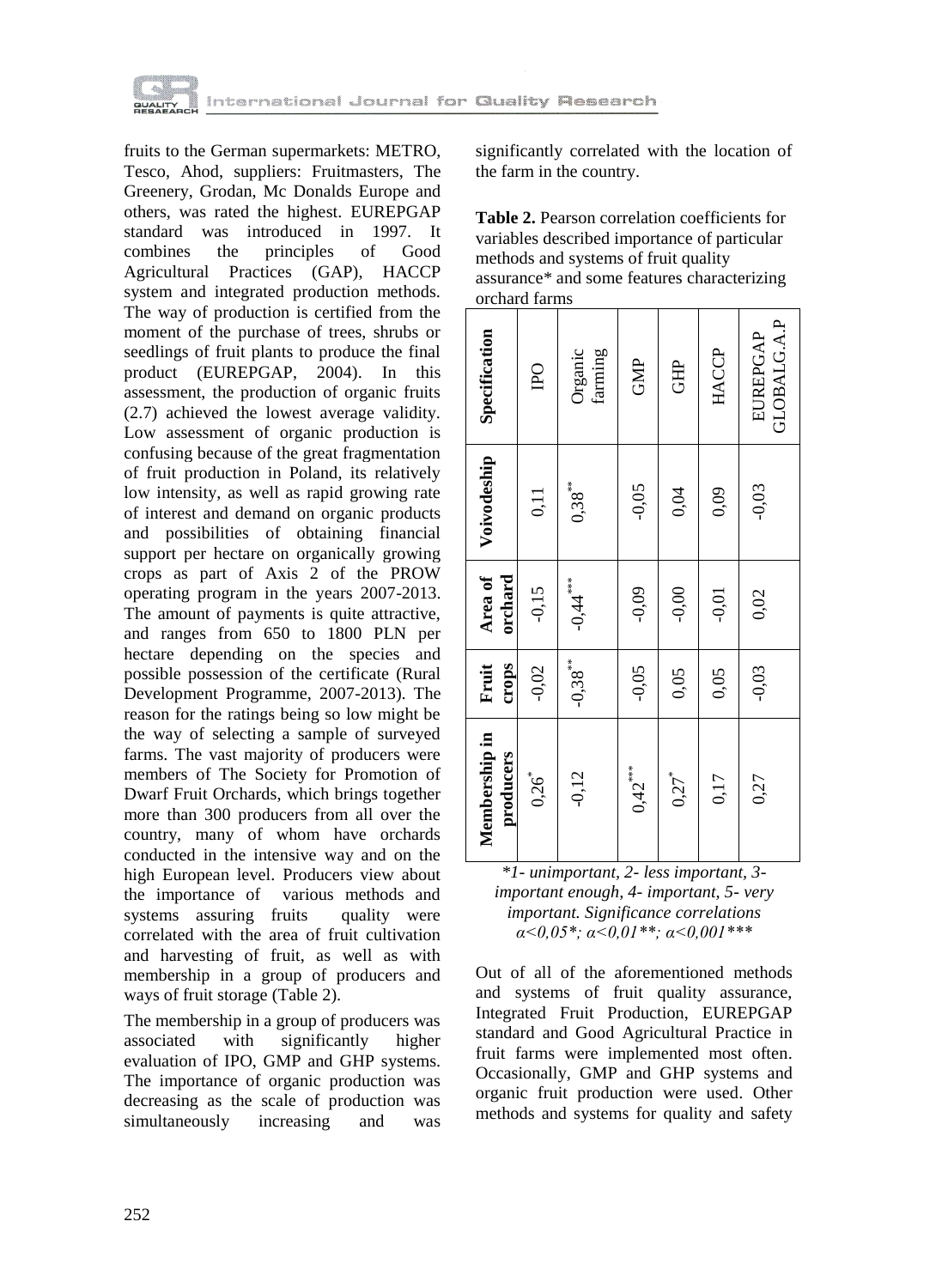assurance of the fruits was not applied (Figure 3).





Integrated Production popularity may stem from the fact that its implementation is a necessary condition for obtaining other certificates of quality, including EUREPGAP standard (GLOBALG.AP), which is required in the trade in many countries of the European Union. Application of the various methods and systems of the fruit quality assurance was significantly correlated with the membership in a group of producers, selling fruit directions, the method of storage and harvest and length of fruit storage, depending on equipping with storage building and species of cultivated fruits.

The integrated fruit production (IPO) system has been used by the respondents in different years since 1990, the principles of Good Agricultural Practice has been used since 2003, the EUREPGAP standard since 2004, and the methods of the organic fruits production since 2005. Exporters of fruits and sellers to supermarket chains and wholesalers implemented the EUREPGAP standard (respectively 34.8, 31.3% of responses, compared to 14.3% among nonexporters, and 7.7% for the stores selling fruit vegetables at markets and stalls) in their farms significantly more often than other producers. The ones who were producing over 500 tons of fruit and fruit growers were gathered in groups of growers producing significantly more often than ones who produced up to 100 tons of fruit and nonmembers were using the principles of<br>integrated production of fruits and production of fruits and EUREPGAP standard (respectively 93.3 and 46.7 % to 42.9 and 0.0 % and 85.2 , 59.3 % to 81.8 and 6.1% of responses) Figure 3.

In the future, almost 31% of respondents intend to implement the system of fruit quality assurance in the farm, more than 19% are likely to do it and just as many are still undecided. Producers' statements were not significantly related to any researched feature of the farms (Figure 4).





Among many systems that can be implemented at primary production stage, the intention to implement the EUREPGAP commercial standard (40% of responses) and IPO (33.3% indications) was declared the most often. About 20% of farms intend to switch to organic production, and 6.7% to implement the HACCP system. The popularity of the implementation of the principles of organic production may result from a desire to improve the profitability of production and use of support under the agricultural and environmental programs funded by the EU. Small popularity of the HACCP system at the stage of primary production may result from the high labor consumption and costs of the